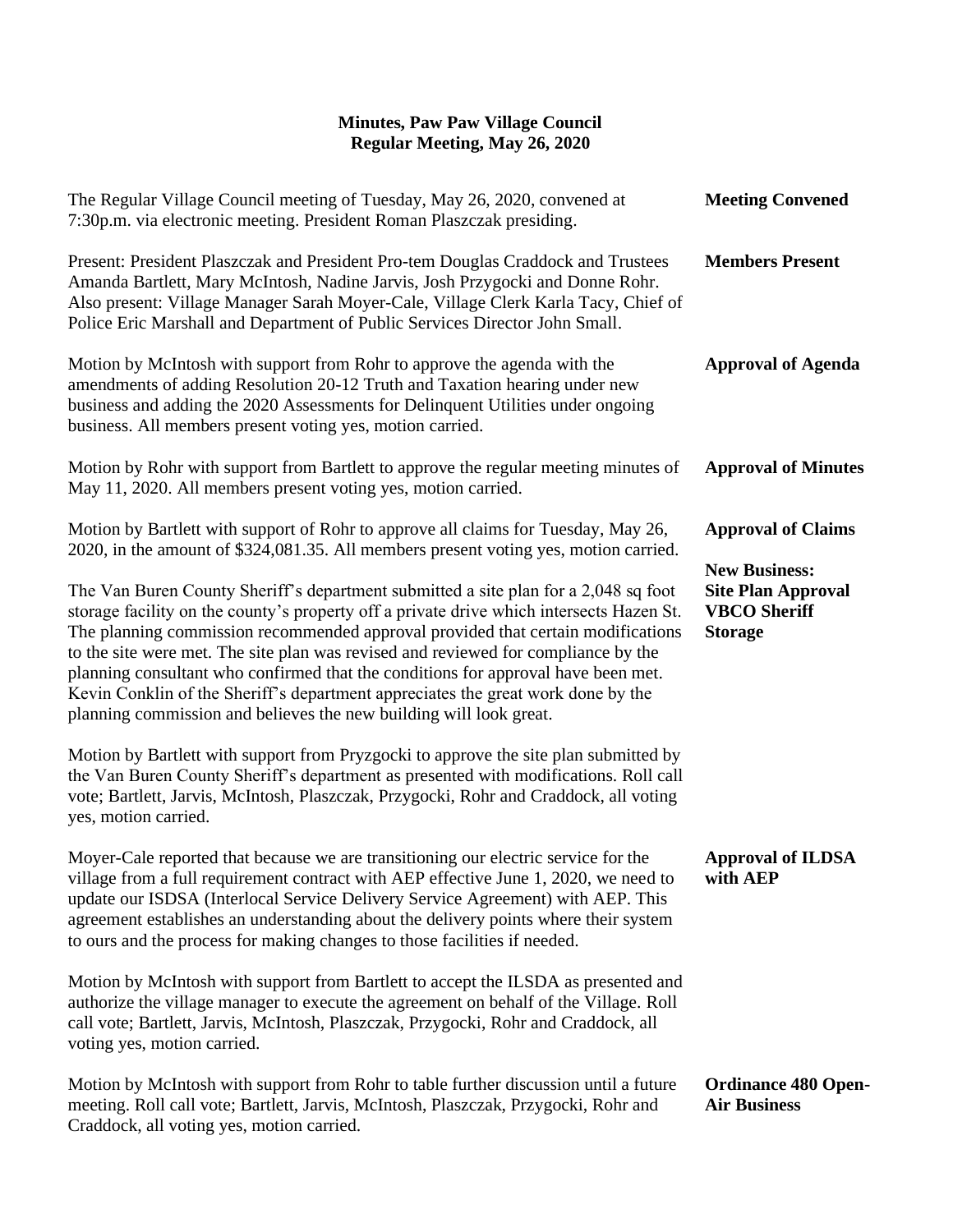| Moyer-Cale reports a resolution prohibiting excessive force on non-violent protestors<br>is required for our CDBG grant for both the Ben Franklin building and streetscape<br>projects.                                                                                                                                | <b>Resolution 20-11 To</b><br><b>Prohibit Excessive</b><br>Force                                                                      |
|------------------------------------------------------------------------------------------------------------------------------------------------------------------------------------------------------------------------------------------------------------------------------------------------------------------------|---------------------------------------------------------------------------------------------------------------------------------------|
| Motion by Rohr with support from Bartlett to adopt Resolution 20-11 to prohibit use<br>of excessive force on non-violent protestors. Roll call vote; Rohr, Przygocki,<br>Plaszczak, Jarvis, Bartlett all voting yes, Craddock and McIntosh, voting no, motion<br>carried.                                              |                                                                                                                                       |
| The Village intends to increase operating revenues from ad valorem property taxes<br>1.9% over such revenues generated by levies permitted without holding a hearing. If<br>the proposed additional millage rate is not approved, the operating revenue will be<br>reduced by -0.28% over the preceding year's revenue | <b>Resolution 20-12 To</b><br><b>Set a Truth and</b><br><b>Taxation Hearing</b>                                                       |
| Motion by McIntosh with support from Craddock to adopt Resolution 20-12 to hold a<br>truth in taxation hearing, June 8, 2020 at 7:30pm, to accept comment on the proposed<br>tax rate for 2020. Roll call vote; Craddock, Rohr, Przygocki, Plaszczak, McIntosh,<br>Jarvis, Bartlett all voting yes, motion carried.    |                                                                                                                                       |
| Per Sarah Moyer-Cale, two public hearings need to be scheduled to accept comment<br>on 1) the 2020 millage rates for operating and streets and 2) the Police Special<br>Assessment Millage. These must be separate hearings.                                                                                           | <b>Ongoing Business:</b><br><b>Set Public Hearings-</b><br><b>Police Special</b><br><b>Assessment and 2020</b><br><b>Millage Rate</b> |
| Motion to hold a Truth and Taxation hearing was adopted under Resolution 20-12.                                                                                                                                                                                                                                        |                                                                                                                                       |
| Motion by McIntosh with support from Craddock to hold a public hearing on June 8,<br>2020 at 7:30pm, to accept comment on the proposed Police Special Assessment<br>Millage under PA 33 of 1951. Roll call vote; Craddock, Rohr, Przygocki, Plaszczak,<br>McIntosh, Jarvis, Bartlett all voting yes, motion carried    |                                                                                                                                       |
| Motion by Jarvis with support from Bartlett to assess delinquent utility bills<br>(delinquent at least 6 months) and fees to the tax role. Roll call vote; Bartlett, Jarvis,<br>McIntosh, Plaszczak, Przygocki, Rohr and Craddock, all voting yes, motion carried.                                                     | 2020 Assessments for<br><b>Delinquent Utilities</b>                                                                                   |
|                                                                                                                                                                                                                                                                                                                        | <b>Committee Meetings</b>                                                                                                             |
| Bartlett reported the Finance and Admin committee met to discuss the upcoming<br>reduction in State revenue sharing due to the COVID-19 pandemic, 2020 millage<br>rates, developing a DPS succession plan, procurement policies and Director Small<br>contract negotiations.                                           | and Reports<br><b>Finance and Admin</b>                                                                                               |
| No Report.                                                                                                                                                                                                                                                                                                             | <b>Public Services</b>                                                                                                                |
| No Report.                                                                                                                                                                                                                                                                                                             | <b>Parks and Rec</b>                                                                                                                  |
| Plaszczak reported DDA Director, Mary Springer and Moyer-Cale have been working<br>on applying for the Match on Main grant.                                                                                                                                                                                            | <b>DDA</b>                                                                                                                            |
|                                                                                                                                                                                                                                                                                                                        |                                                                                                                                       |

No Report.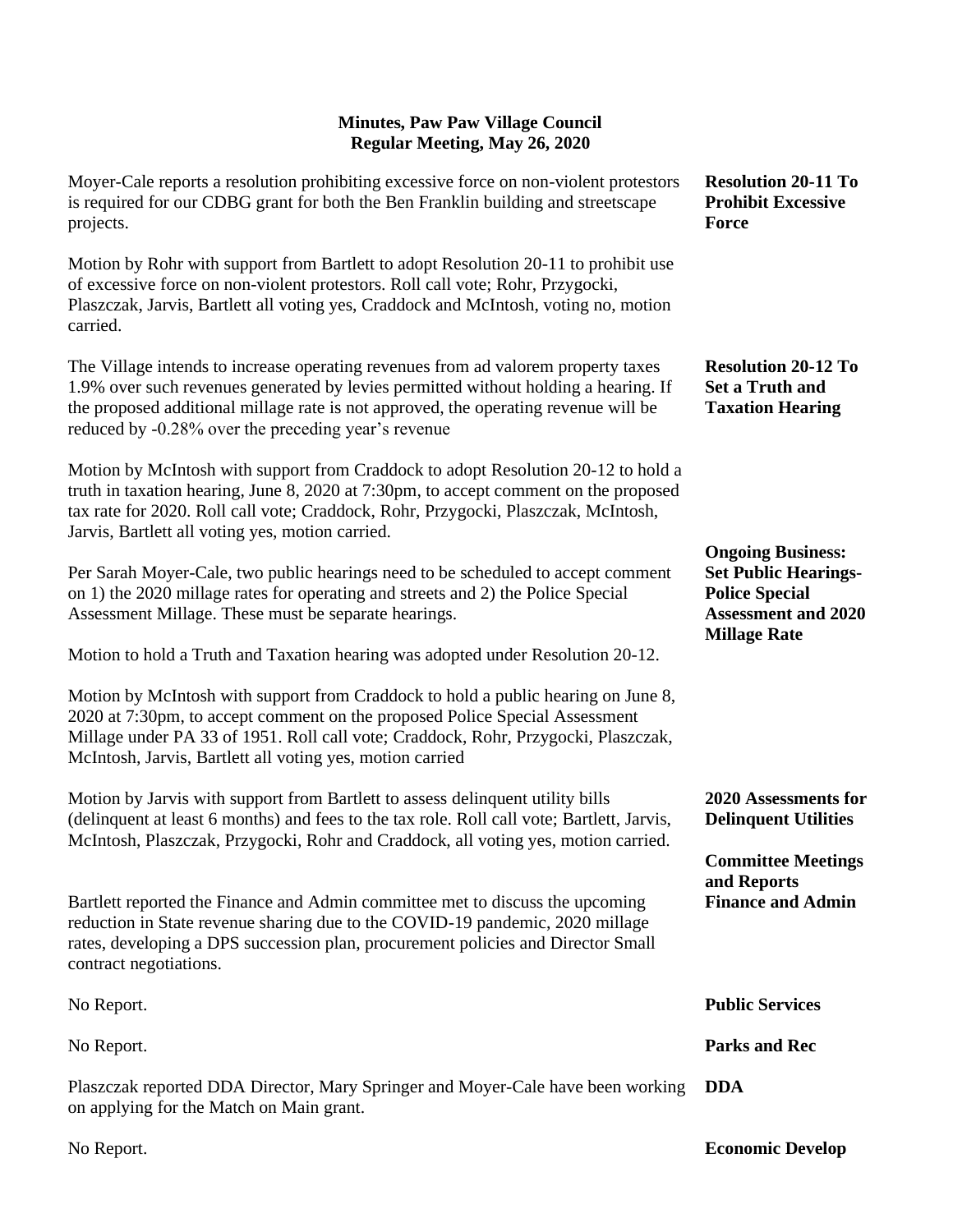| No Report.                                                                                                                                                                                                                                                                                                                                                                                                                                                                                                                                                                         | <b>Farmers Market</b>                                        |
|------------------------------------------------------------------------------------------------------------------------------------------------------------------------------------------------------------------------------------------------------------------------------------------------------------------------------------------------------------------------------------------------------------------------------------------------------------------------------------------------------------------------------------------------------------------------------------|--------------------------------------------------------------|
| No Report.                                                                                                                                                                                                                                                                                                                                                                                                                                                                                                                                                                         | <b>Fire Board</b>                                            |
| No Report.                                                                                                                                                                                                                                                                                                                                                                                                                                                                                                                                                                         | <b>Historical Committee</b>                                  |
| No Report.                                                                                                                                                                                                                                                                                                                                                                                                                                                                                                                                                                         | <b>Housing Commission</b>                                    |
| No Report.                                                                                                                                                                                                                                                                                                                                                                                                                                                                                                                                                                         | <b>Maple Lake</b><br><b>Preservation</b>                     |
| No Report.                                                                                                                                                                                                                                                                                                                                                                                                                                                                                                                                                                         | <b>Planning Commission</b>                                   |
| No Report.                                                                                                                                                                                                                                                                                                                                                                                                                                                                                                                                                                         | <b>Wellhead Protection</b>                                   |
| No Report.                                                                                                                                                                                                                                                                                                                                                                                                                                                                                                                                                                         | <b>Wine &amp; Harvest</b>                                    |
| Plaszczak commended the group of local veterans that put on a wonderful Memorial<br>Day celebration in Veteran's Park.                                                                                                                                                                                                                                                                                                                                                                                                                                                             | <b>Council Member</b><br><b>Comments</b><br><b>Plaszczak</b> |
| McIntosh reported she continuously receives calls regarding the same unkempt rental<br>properties. She knows Community Development Coordinator Lux addresses these<br>issues but the properties then quickly fall back into a state of disrepair. McIntosh<br>would like Council/Staff to come up with a better solution for keeping these<br>properties maintained. Moyer-Cale informed Council that in-person inspections are<br>currently on hold due to COVID-19 and that she is consulting other municipalities to<br>see how they are handling inspections during this time. | <b>McIntosh</b>                                              |
| Bartlett agrees with McIntosh that possibly a more hard-nosed approach should be<br>taken regarding rental property maintenance violations. Bartlett thanked Director<br>Small for spearheading the recent cleanup behind the Dyckman building.                                                                                                                                                                                                                                                                                                                                    | <b>Bartlett</b>                                              |
| Moyer-Cale reported that beginning June 1, the Village will be switching to MPPA<br>for purchasing electric. Moyer-Cale also reported, she has been contacted by Marilyn<br>Murphy, who is hopeful Council will readdress the issue of allowing medical<br>marijuana facilities within the Village. Moyer-Cale noted the Van Buren Auto Parts<br>store demolition should begin next week.                                                                                                                                                                                          | <b>Manager Comments</b>                                      |
| Motion by Craddock with support by Pryzgocki to adjourn the meeting. All members<br>present voting yes, motion carried. Meeting adjourned at 9:30 p.m.                                                                                                                                                                                                                                                                                                                                                                                                                             | <b>Adjournment</b>                                           |

Respectfully submitted:

\_\_\_\_\_\_\_\_\_\_\_\_\_\_\_\_\_\_\_\_\_\_ \_\_\_\_\_\_\_\_\_\_\_\_\_\_\_\_\_\_\_\_\_\_\_